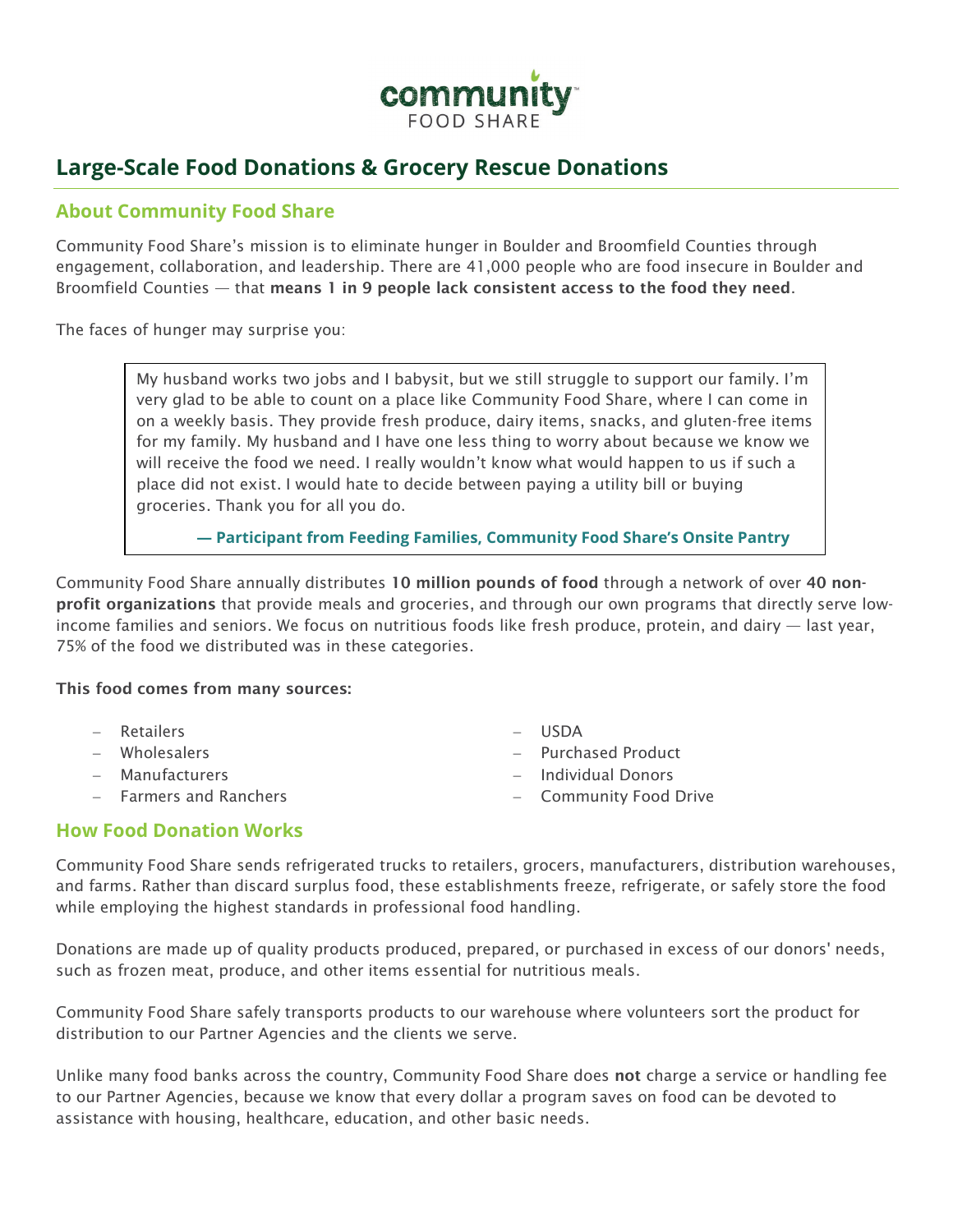## **What to Donate**

Food businesses donate food that is not profitable to sell, close-dated, overstock, seasonal, or cosmetically damaged. Many perishable food items are nearing the end of their shelf life so they are rescued and delivered within 24-48 hours.

### **Food Items That Make Great Donations:**

- − Frozen meat or fresh produce deemed aesthetically unfit for patrons, or rotated out of inventory, but still wholesome and nutritious
- − Prepared/perishable goods
- − Close-dated products
- − OTC items

### **Non-Food Items That Make Great Donations:**

- − Household cleaning items
- − Health/beauty aids
- − Paper products
- − Frozen/refrigerated goods
- − Private-label product
- − Bulk
- − Food service packaged items
- − Seasonal and promotional items
- − Discontinued goods
- Boxes, bags, totes, and pallets
- − Equipment

Unsure if we can accept your items? Contact our Manager of Food Resources and Compliance at (303) 652-3663 ext. 233 or info@communityfoodshare.org.

## **Our Commitment to Food Safety**

We are food professionals, and we adhere to strict food safety handling procedures among our staff, our fleet, and our facilities.

#### **Our Staff**

Our drivers and our warehouse staff are required to be ServSafe Certified. They are trained in industry best practices, including guidelines from Feeding America and AIB International.

#### **Our Fleet**

We use refrigerated vehicles to transport food.

#### **Our Facilities**

Our 40,035-ft<sup>2</sup> warehouse is equipped with 2,772-ft<sup>2</sup> in cooler space and 1,848-ft<sup>2</sup> in freezer space, as well as racked storage. We are regularly inspected by AIB International, Feeding America, the State Department of Health, and the County Health Department. We are also under the jurisdiction of the USDA, FDA, and Colorado Department of Agriculture.



# **Donor Protection**

There are several state and federal laws that protect donors from liability, including the Good Samaritan Food [Donation Act.](https://www.feedingamerica.org/about-us/partners/become-a-product-partner/food-partners)